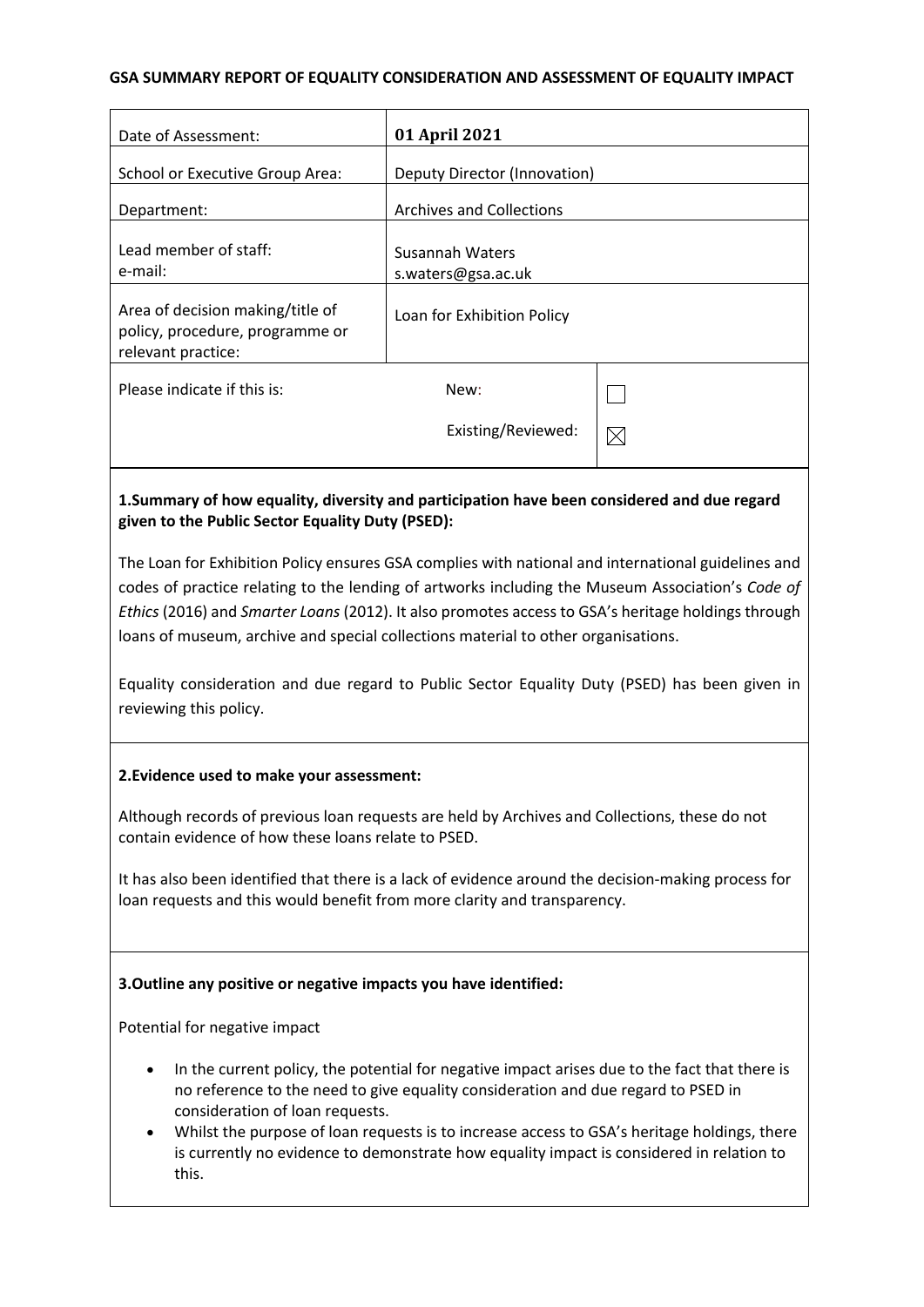Potential for positive impact

The above points can be addressed by embedding equality impact into the decision-making process around loan requests, and into the reporting and monitoring of these decisions.

Clarifying the loan request procedure (through published guidelines which would supplement the current Loan for Exhibition Policy) would support organisations who wish to submit a loan request and may increase the range of organisations and venues successfully applying to loan material from GSA.

Capturing loan requests and outcome data will increase the evidence base for equality impact in relation to this activity.

If the above actions are undertaken, there is potential for GSA loans to enhance access and reduce barriers to the School's heritage.

**4.Actions you have taken or planned as a result of your findings:** (Please complete the action plan in this section)

| <b>Action</b>                                                                                                                                                                                                | <b>Equality Impact</b>                                                                                                                                                                                                                                                                                                           | Person responsible | <b>Time frame</b>    |
|--------------------------------------------------------------------------------------------------------------------------------------------------------------------------------------------------------------|----------------------------------------------------------------------------------------------------------------------------------------------------------------------------------------------------------------------------------------------------------------------------------------------------------------------------------|--------------------|----------------------|
| Include role of to<br>equality impact and<br>PSED in Loan for<br>Exhibition Policy.                                                                                                                          | The potential for<br>positive impact by<br>embedding equality<br>consideration and due<br>regard to PSED in the<br>loan request decision-<br>making process.                                                                                                                                                                     | Susannah Waters    | Completed April 2021 |
| Publish user-friendly<br>guidelines to support<br>organisations who<br>wish to submit a loan<br>request to GSA.                                                                                              | The potential for<br>positive impact can be<br>increased through the<br>provision of clear<br>guidelines which may<br>encourage and enable<br>a wider-range of<br>organisations to<br>submit a loan request.                                                                                                                     | Polly Christie     | AY 2021/22           |
| Clarify and publish the<br>process for evaluating<br>loan requests; include<br>equality impact as<br>part of this process;<br>and request<br>borrowers capture<br>equality impact and<br>report back to GSA. | A clear process will<br>support organisations<br>who wish to submit a<br>loan request to GSA<br>and promote<br>transparency in our<br>decision-making<br>process. Recording<br>requests and<br>outcomes will also<br>provide evidence, and<br>therefore help to<br>identify negative<br>impact that needs to<br>be addressed and | Polly Christie     | AY 2021/22           |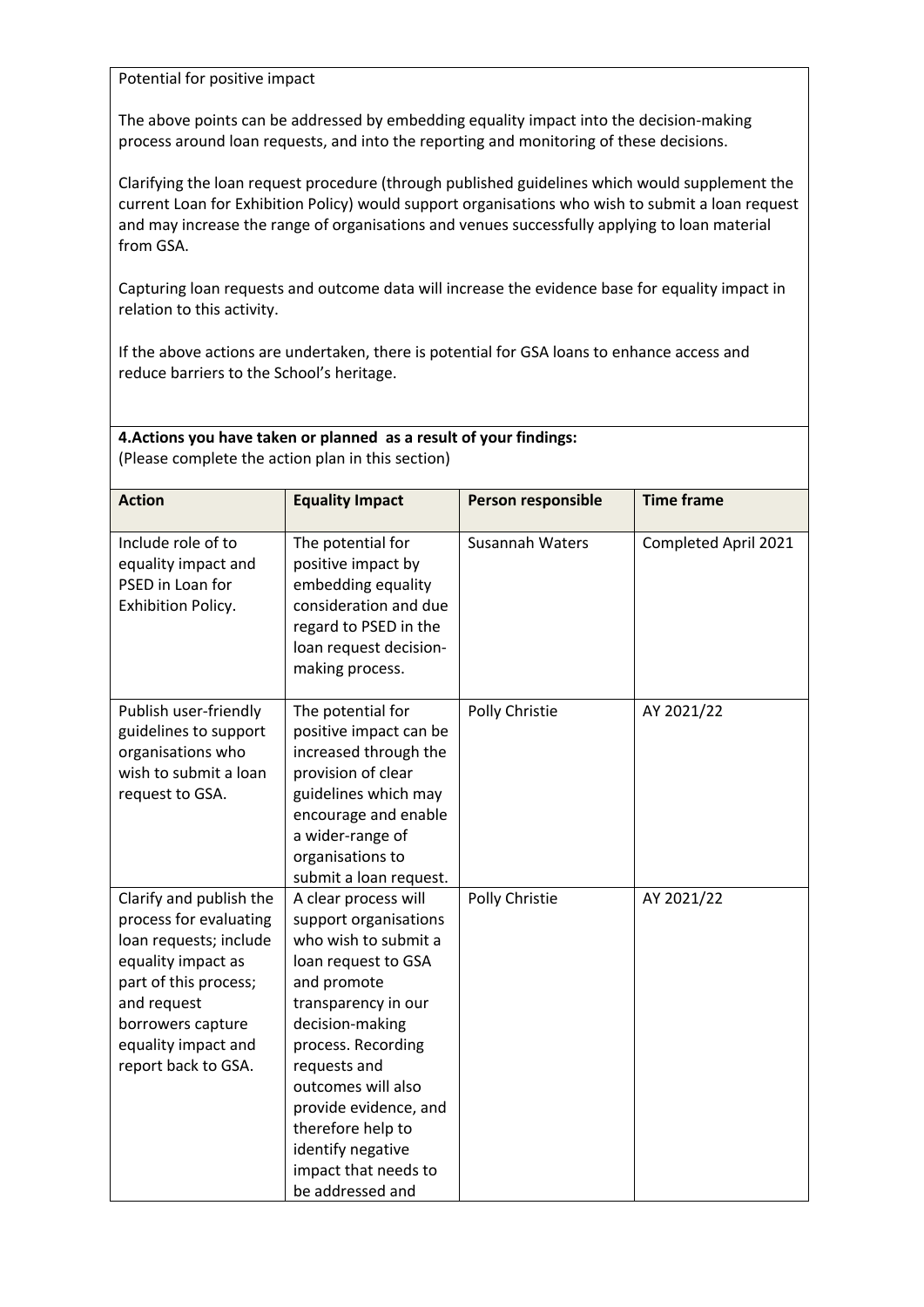|                                                                                                                                       | positive impact that<br>can be built upon.                                                                                                                                                                    |                    |            |
|---------------------------------------------------------------------------------------------------------------------------------------|---------------------------------------------------------------------------------------------------------------------------------------------------------------------------------------------------------------|--------------------|------------|
| Promote Archives &<br>Collections loan<br>service through online<br>channels and social<br>media, so as to reach<br>a wider audience. | The potential for<br>positive impact can be<br>increased through<br>promoting GSA's loan<br>activities as this will<br>potentially encourage<br>a wider-range of<br>organisations to<br>submit loan requests. | User services team | AY 2021/22 |

# **5. Where/when will progress and the outcomes of your actions be reported and reviewed:**

Changes to the Loan for Exhibition Policy will be submitted to the Senior Leadership Group and the Museum & Archive Committee for approval.

Other actions will be incorporated into the Archives and Collections operational plan for 2021/22.

# **6. How will your actions and intended outcomes contribute to the delivery of GSA's equality outcomes:**

The above actions support GSA equality outcome (1) An organisational culture in which respect for self and others is understood and practiced; where identity-based ignorance or prejudice is challenged and confidence promoted and (5) An increased number of people from diverse ethnic and cultural backgrounds contributing to learning, teaching and research at GSA and engaging with diverse local communities.

### **The outcome of your assessment:**

| No action (no potential for negative or positive impact) |  |
|----------------------------------------------------------|--|
| Action to remove barriers/mitigate negative impact       |  |
| Action to promote positive impact                        |  |

### **Sign-off, authorisation and publishing**

### **Review Lead**

| <b>Name</b> | Susannah Waters                         |
|-------------|-----------------------------------------|
| Position    | <b>Archives and Collections Manager</b> |
| Signature   |                                         |
| Date        | 07 April 2021                           |

### **Executive Lead**

| Name      | <b>Irene McAra-McWilliam</b>                     |
|-----------|--------------------------------------------------|
| Position  | <b>Deputy Director (Research and Innovation)</b> |
| Signature |                                                  |
| Date      | <b>13 April 2021</b>                             |